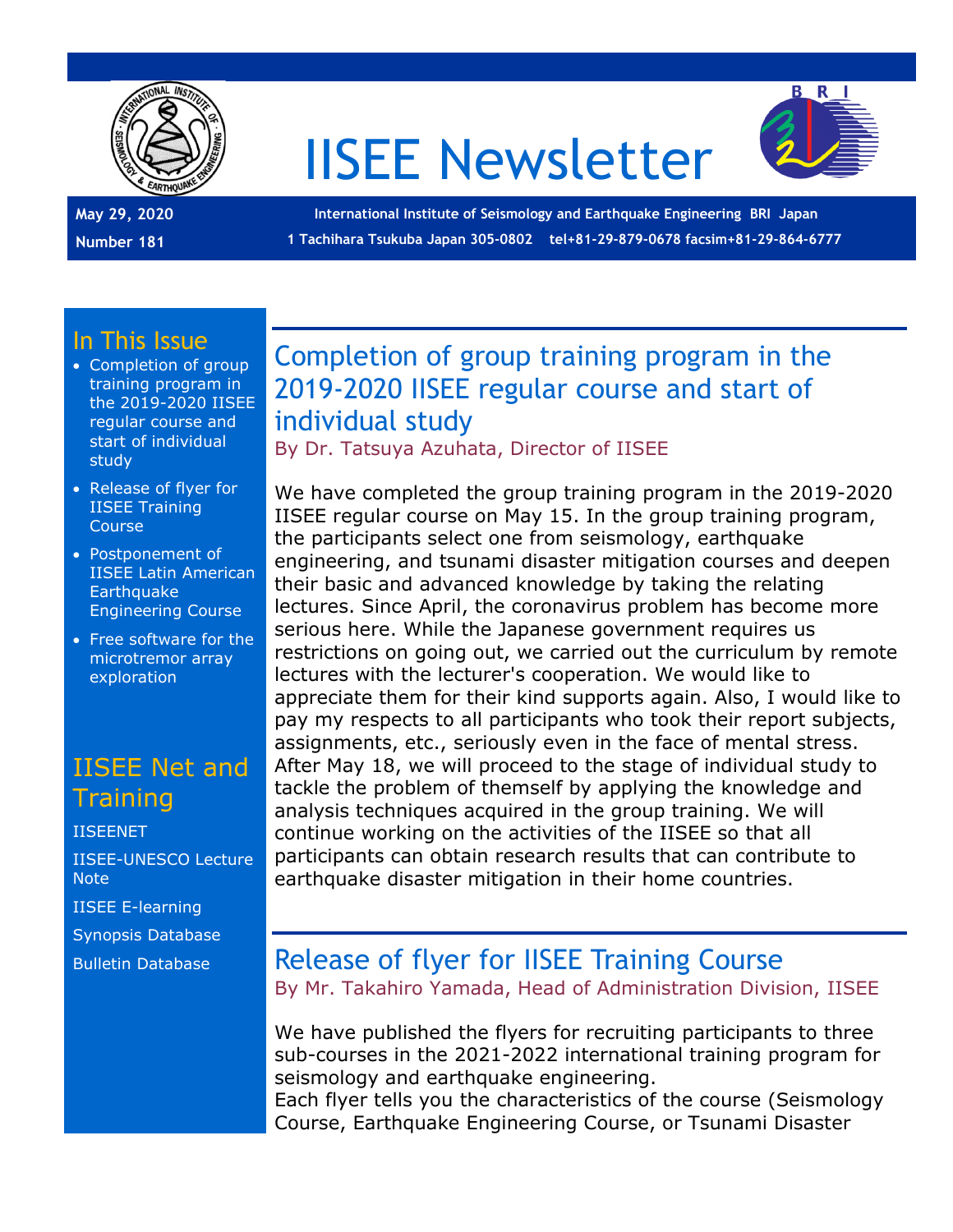Mitigation Course). Also, it presents a training schedule, required nominee qualifications, application procedure, etc. briefly. Please check it and consider applying for the course.

#### **Earthquakes**

[The 2011 off the Pacific](http://iisee/special2/20110311tohoku.htm)  [coast of Tohoku](http://iisee/special2/20110311tohoku.htm)  **[Earthquake](http://iisee/special2/20110311tohoku.htm)** 

[Reports of Recent](http://iisee/quakes.htm)  **[Earthquakes](http://iisee/quakes.htm)** 

[Utsu Catalog](http://iisee/utsu/index_eng.html)

[Earthquake Catalog](http://iisee/eqcat/Top_page_en.htm)



# **Call for Papers**

IISEE Bulletin is now accepting submissions of papers for the seismology, earthquake engineering, and tsunami. Developing countries are targeted, but are not limited.

Your original papers will be reviewed by the editorial members and some experts.

NO submission fee is needed.

Try to challenge!

Flyers <https://iisee.kenken.go.jp/?p=about>

Seismology https://iisee.kenken.go.jp/HP\_training/pdfs\_top/S-Course2020.3.pdf Earthquake Engineering https://iisee.kenken.go.jp/HP\_training/pdfs\_top/E-Course2020.3.pdf Tsunami Disaster Mitigation [https://iisee.kenken.go.jp/HP\\_training/pdfs\\_top/T-](https://iisee.kenken.go.jp/HP_training/pdfs_top/T-Course2020.3.pdf)[Course2020.3.pdf](https://iisee.kenken.go.jp/HP_training/pdfs_top/T-Course2020.3.pdf)



# Postponement of IISEE Latin American Earthquake Engineering Course

By Dr. Tatsuya Azuhata, Director of IISEE

We scheduled to start the Latin American training course for 2020 on May 15. However, due to the global coronavirus problem, the start of this training has been postponed. Other JICA training courses will not be held until at least September 30th. The start time of the Latin American training course is undecided now.